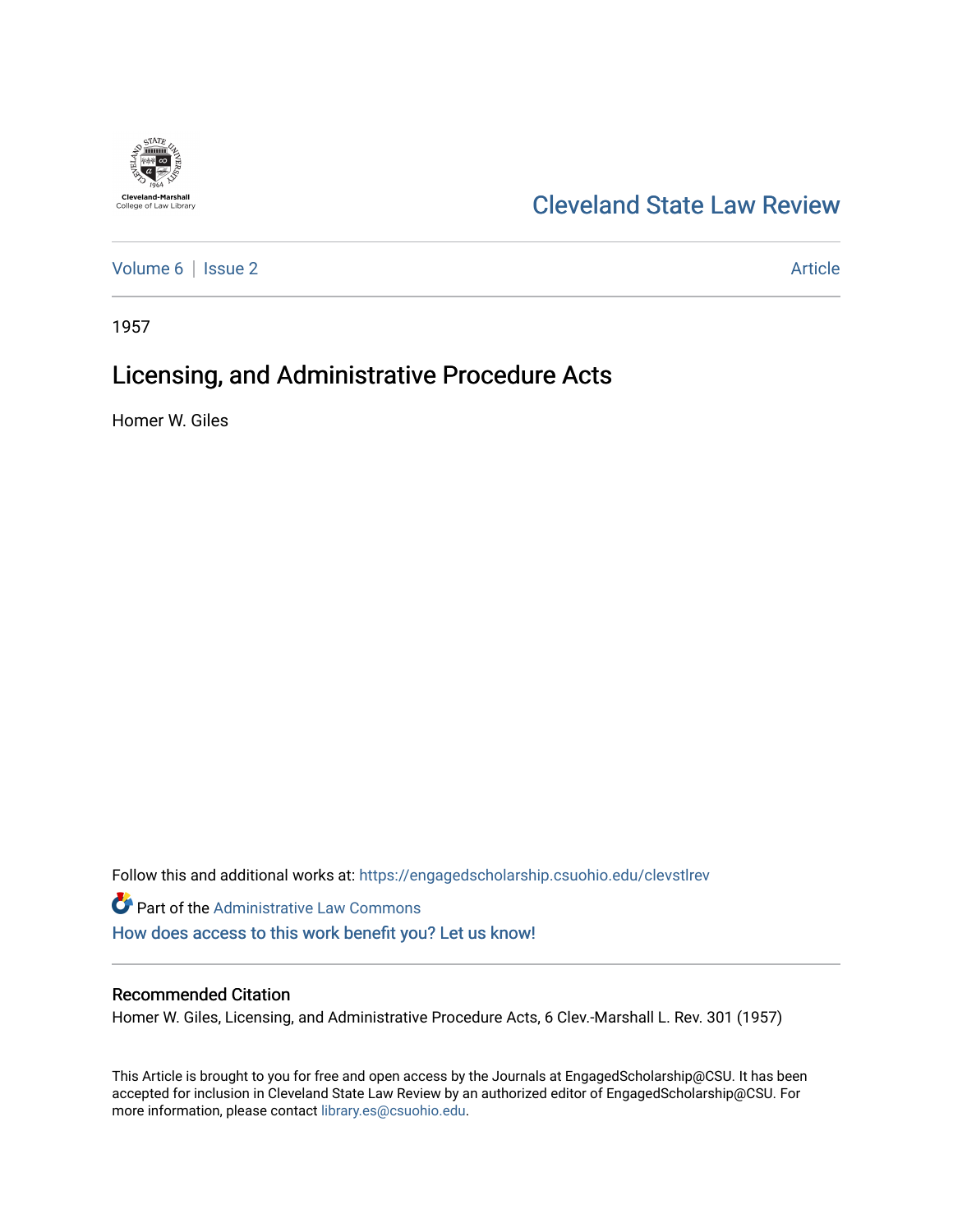## *Licensing, and Administrative Procedure Acts*

### Homer W. *Giles\**

**L ICENSING** LAWS **HAVE** PROVED to be very effective govern-LICENSING LAWS 144.0 - -----of government in requiring a license for a particular activity is to regulate, **"by** a general formal denial of a right, which is then made individually available **by** an administrative act of approval, certification, consent or permit,"<sup>1</sup> the effect in many cases is actually to prohibit.<sup>2</sup>

While government should be permitted to prohibit activities which it regards with disfavor, it should not be permitted to allow an administrative agency to deprive a person of a license for a business or occupation, otherwise lawful, without giving that person an opportunity to challenge the appropriateness of the order of the administrative body in a proceeding before a properly constituted judicial court. Yet that has been the practice in many states, and was the law in Ohio, in some instances, prior to the passage of the Ohio Administrative Procedure Act.3 In some states it has even been held that revocation of a license may be effected without notice or hearing.4

The licensing process has proved effective because the burden of proof is upon the party seeking the license, rather than on the government. It is incumbent upon the applicant to demonstrate that he qualifies for the license. As a result the licensing process can be an instrument of prohibition and restraint. The administrative agency or official charged with responsibility for processing applications and issuing licenses has the power, initially at least, to delay and discourage, and perhaps in some cases even to prohibit, the issuance of a license or permit.

**<sup>\*</sup>** Law Clerk to the Ohio Court of Appeals, **8th** District; **A.** B., LL.B., Western Reserve University; and member of the Ohio Bar.

**<sup>1</sup>** Freund, "Licensing," **1** Encyc. Soc. Sci. 447-451 **(1933);** Freund, Administrative Powers Over Persons and Property 140-174, ch. **VII (1928).**

**<sup>2</sup>** See discussion in Davis on Administrative Law, 250-254 **(1951).**

**<sup>3</sup>** See, The State, ex **rel.** Zugravu v. O'Brien, **130** Ohio St. **23, 3 0. 0.** 74, **196 N. E.** 664 (1935), where the court held that the Liquor Control Act, which permitted a revocation of a liquor permit by the Board of Liquor<br>Control without providing for recourse to the courts by appeal or error<br>was a proper exercise of the police power of the State, and did not amount to a denial of due process of law.

<sup>4</sup> Nulter v. State Road Commission, **119** W. Va. **312, 317, 318, 193 S. E.** 549, **552 (1937).**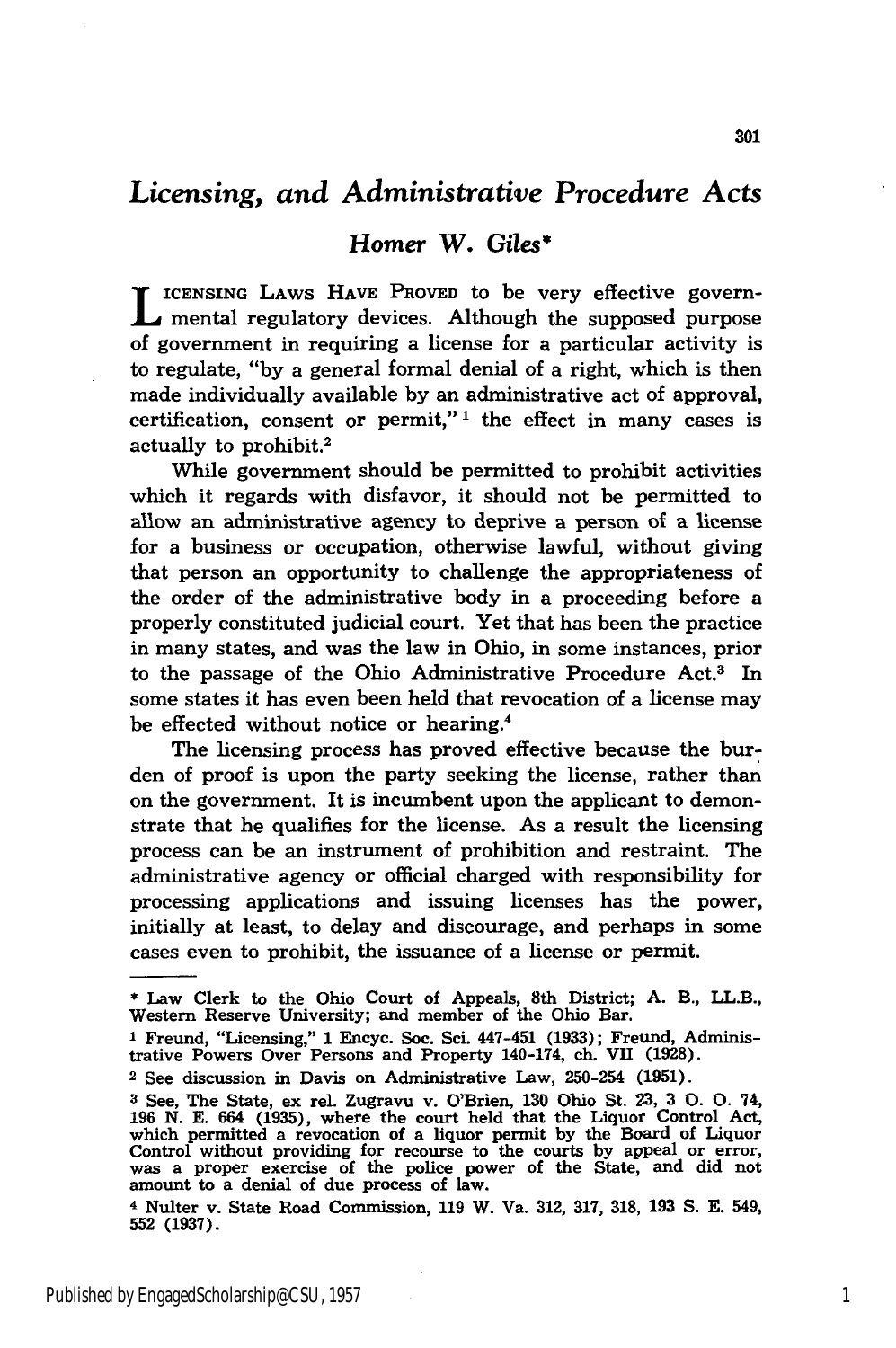The import and scope of licensing processes have become increasingly significant. There are few residents of any state who do not require a state license for some purpose. It is usually necessary to obtain a license to hunt or fish, to drive or own an automobile or truck, or to engage in the practice of a profession. If a person has a retail establishment he must secure a vendor's license; and if he sells certain merchandise or services, which are subject to special taxes, such as beer, wine or liquor, cigarettes, or gasoline, or engages in horse racing or runs an eating place, to mention a few examples, he must obtain the proper license or permit. If a person wishes to form a corporation or an association, or to organize charitable activities, he must secure the approval of the proper administrative agency.5 Again, if a person conducts a business which is subject to sanitary or safety laws, such as the manufacture of soft drinks, baked goods, or ice cream, the sale of milk, seeds, or fertilizer, or the manufacture of explosives, he must secure the requisite state license. In addition, he must also concern himself with licenses or permits which are required **by** the various counties and municipalities of the state.

The licensing process has become a powerful administrative device for regulation and law enforcement. With its growth have come the expected attendant abuses. Ohio, however, like other states, has become increasingly aware of the necessity of completely revising its original licensing process. To this end, the Ohio Legislature appointed an Administrative Law Commis $sion<sup>6</sup>$  to study the problems of administrative law and licensing and to make recommendations.

The Administrative Law Commission stated, in its report, that in 1940 there were **187** different types of state licenses, administered **by** 47 different administrative agencies, under **<sup>76</sup>** separate licensing  $acts.<sup>7</sup>$  It is important to note that most of these licenses have been created in the last twenty-five years.

The State of Ohio, in 1940, issued more than **8,337,000** licenses." Eighty per cent of this total was accounted for **by** the various licenses, certificates and permits required with the sale

**<sup>5</sup>** See, Oleck, Non-Profit Corporations and Associations, Sees. **10-16 (1956). 6** Administrative Law Commission created in 1941 **by** the 94th General Assembly of Ohio.

**<sup>7</sup>** Report of the Administrative Law Commission to the Governor and General Assembly of the State of Ohio, pages **8-9,** December **13,** 1942.

<sup>8</sup> Report of the Administrative Law Commission of Ohio to the Governor and General Assembly, pgs. **38-39** (1945).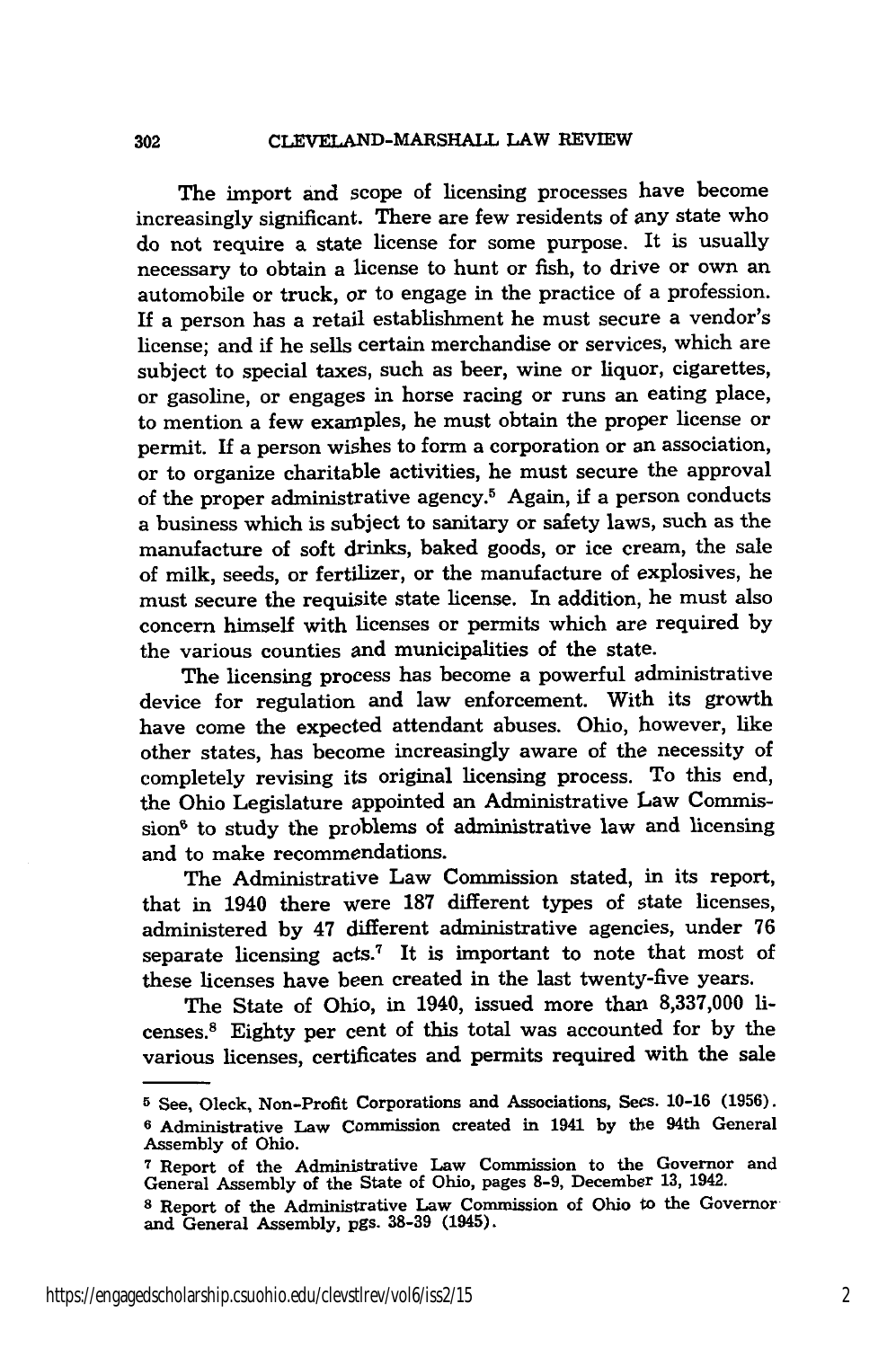and operation of motor vehicles. Hunting and fishing licenses accounted for another fourteen per cent of the total. The other eight per cent, or approximately one half million licenses, of **161** varying kinds, were issued **by** 45 different state administrative agencies. There is no doubt that this total is far greater today.

Each year more and more persons are being confronted **by** this regulatory device. For example, Ohio now requires the following professions and occupations to be licensed: accountants, architects, barbers, beer distributors, boiler inspectors, brewery manufacturers, chiropractors, cocktail dealers, cold storage warehousemen, commercial canners, cosmetologists, cosmetology instructors, dentists, dental hygienists, distilling manufacturers, dry cleaners, elevator inspectors, embalmers, engineers and surveyors, fair concessionaires, frozen desserts manufacturers, funeral directors, highball manufacturers, hospital service agents, hotel keepers, lawyers, liquid fuel dealers, livestock agents, livestock dealers and brokers, manicurists, midwives, milk weighers, mine foremen, mine fire bosses, minnow dealers, motor transportation agents, movie film exhibitors, notaries, nursery stock dealers, nursery stock agents, nurses, optometrists, osteopaths, pharmacists, physicians and surgeons, plumbing inspectors, real estate brokers and salesmen, restaurant operators, sacramental wine distributors, sales tax vendors, security dealers, soft drink manufacturers and bottlers, steam boiler and engine operators, teachers, veterinarians, wine dealers and bottlers, wine distributors and winery manufacturers.

Nor is this list exhaustive, for each session of the legislature changes and adds to the number. The legislature also has been inclined to shorten the time for which licenses are issued, thus adding to the burdens of persons already affected **by** this convenient method of regulation.

The Commission found that while the licensing acts of Ohio generally permitted the agencies administering the acts to adopt rules and regulations, the extent of this rule-making power, other than that such rules or regulations should be reasonable and not inconsistent with law, was not ordinarily defined. Except for this minor impediment, the rules and regulations promulgated **by** the agencies had the force of law. Yet the Commission's report showed that these rules and regulations could be and usually were adopted, amended, and rescinded, without public notice before or after action was taken **by** the agencies, and that they were ordinarily adopted, amended, and rescinded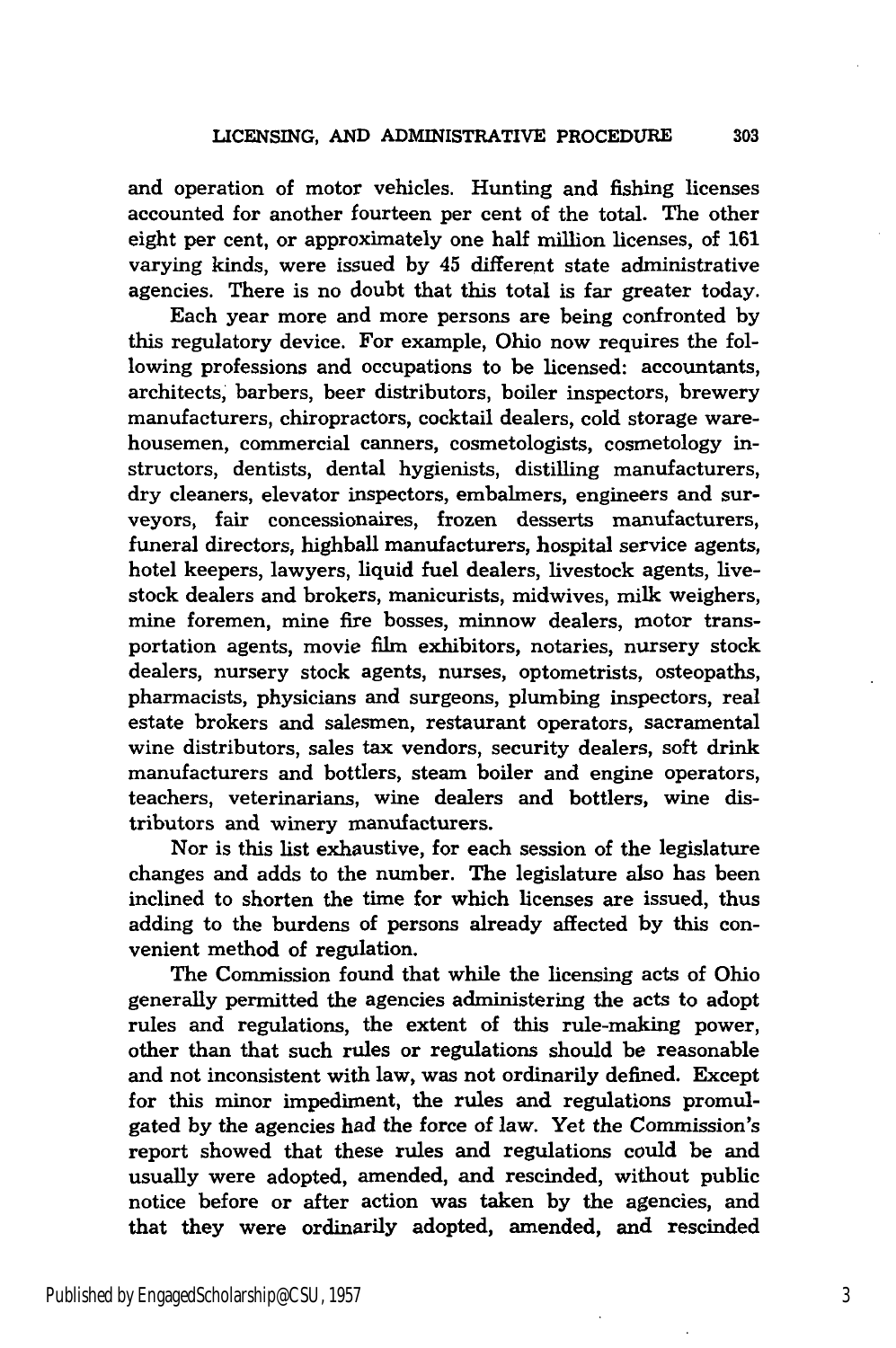304

without opportunity for a hearing for those most concerned. The Commission found that in many instances the rules and regulations were not published and that those licensed were not furnished copies of the rules and regulations governing them, although violations of such rules might be a misdemeanor, or result in a revocation of their license.

Generally these rules and regulations became effective without affording a licensee time to become acquainted with them, or to test their validity, until after being charged or found guilty of violating them. Licensees are further mystified by the failure of most agencies to publish their organizational structure and procedure. A licensee, in some instances, would not even know where the office of an agency was located.<sup>9</sup>

The safeguards recommended **by** the Commission concerned: **(1)** a fixed type of notice prior to the adoption of a rule or regulation; (2) an opportunity for interested persons to express their views on a proposed rule or regulation; and **(3)** that full information on all rules and regulations be available to any interested person on request.

The Commission study of hearings held by the licensing agencies of the State revealed that: **(1)** many of the licensing acts failed to provide for a hearing on the revocation, suspension, refusal to issue or renew a license; (2) in those acts which did contemplate a hearing, such procedural essentials as notice, record and the attendance of witnesses were not ordinarily provided for; and **(3)** the procedures for hearings established **by** the licensing acts lacked any semblance of uniformity. The Commission felt that any person who desired a hearing should have the opportunity whenever any agency revoked, suspended, refused to issue, or refused to renew a license, and that such hearing should be conducted according to accepted standards of procedural fair play.<sup>10</sup> The Commission also found great diversity in rules governing appeals. Many acts made no provision for appeal.<sup>11</sup> Also, the grounds for appeal were various and  $s$ undry. $^{12}$ 

The bulk of the Commission's recommendations were

- **<sup>11</sup>**Op. cit., supra, n. **10;** n. **3.**
- 12 Op. cit., supra, n. 10.

**<sup>9</sup>** Op. cit., supra, n. 7, page **56.**

**<sup>10</sup>**See note, 21 U. Cinn. L. R. 107-108 (1952) for an account of the various methods provided for hearings before administrative agencies prior to the passage of the Ohio Administrative Procedure Act.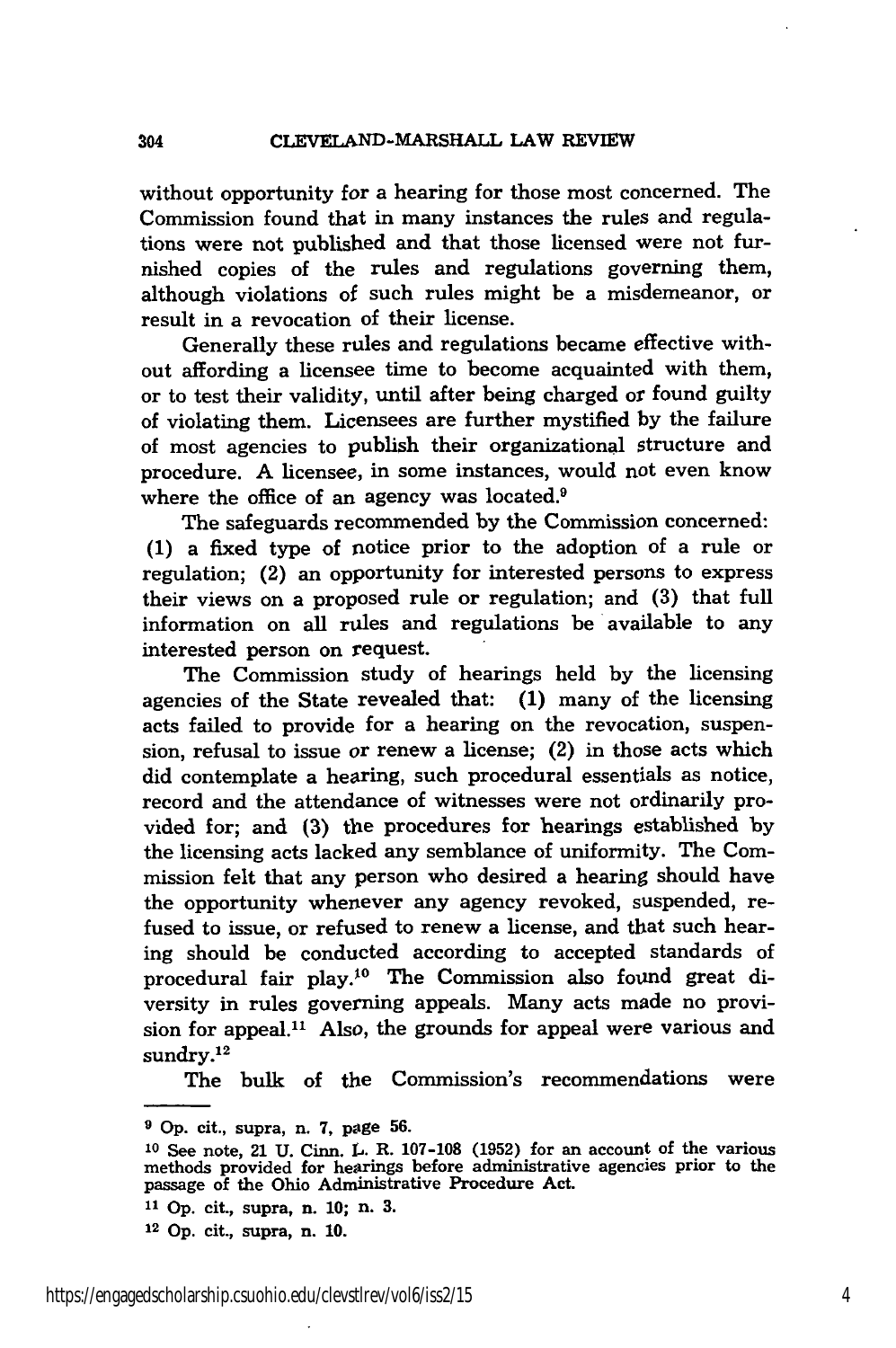adopted and embodied in the Administrative Procedure Act which the Legislature passed in 1943,<sup>13</sup> and strengthened by amendment in 1945.14

The Administrative Procedure Act, as originally enacted,<sup>15</sup> related only to licensing agencies. But by the 1945 amendment<sup>16</sup> the coverage of the Act was expanded to include other agencies. The Act, however, does not include all agencies, but only those specifically enumerated.<sup>17</sup> Certain exceptions are also made as to the application of the Act to certain agencies. $^{18}$ 

The Act provides that, before an agency can adopt, amend or rescind a rule, it must give reasonable public notice, at least thirty days prior to the date set for a hearing. The date, time and place of the hearing must be set forth in the notice. The notice must also include a synopsis of the proposed rule, amendment or rescission, or **a** general statement of the subject matter to which it relates. Each agency must adopt a rule setting forth in detail the method which it shall follow in giving such public notice. The full text of the proposed rule, amendment or rescission must be filed for thirty days with the Secretary of State. At the public hearing which is then held, any person affected by the proposed action may appear and be heard, in person or by his attorney,<sup>19</sup> and present his position, arguments, or contentions, orally or in writing. He may offer and examine witnesses and present evidence in opposition to such proposed action. A full stenographic record of the hearing must be made at the expense of the agency,

If these requirements are complied with, the agency may issue an order adopting a rule. The effective date of such a rule cannot be earlier than ten days after the rule has been filed with the Secretary of State. The agency must also make a reasonable effort to inform parties affected by a rule, prior to its

- **<sup>14</sup>**Ohio Laws **578** (1945-1946).
- **<sup>15</sup>**Op. cit., supra, n. **13.**
- **<sup>16</sup>Op.** cit., supra, n. 14.
- **<sup>17</sup>**Ohio R. **C., Sec.** 119.01.
- **Is** Ibid., n. 17.

305

**<sup>13</sup>**Ohio Laws **358** (1943-1944).

**<sup>19</sup>**Ohio R. C., Sec. 119.13 provides that at any hearing conducted by any agency under the Administrative Procedure Act a person may be repre-<br>sented by an attorney or by such other representative as is lawfully per-<br>mitted to practice before the agency in question. However, only attorneys at law may represent parties at a hearing where a record is taken which may be the basis of an appeal to a court.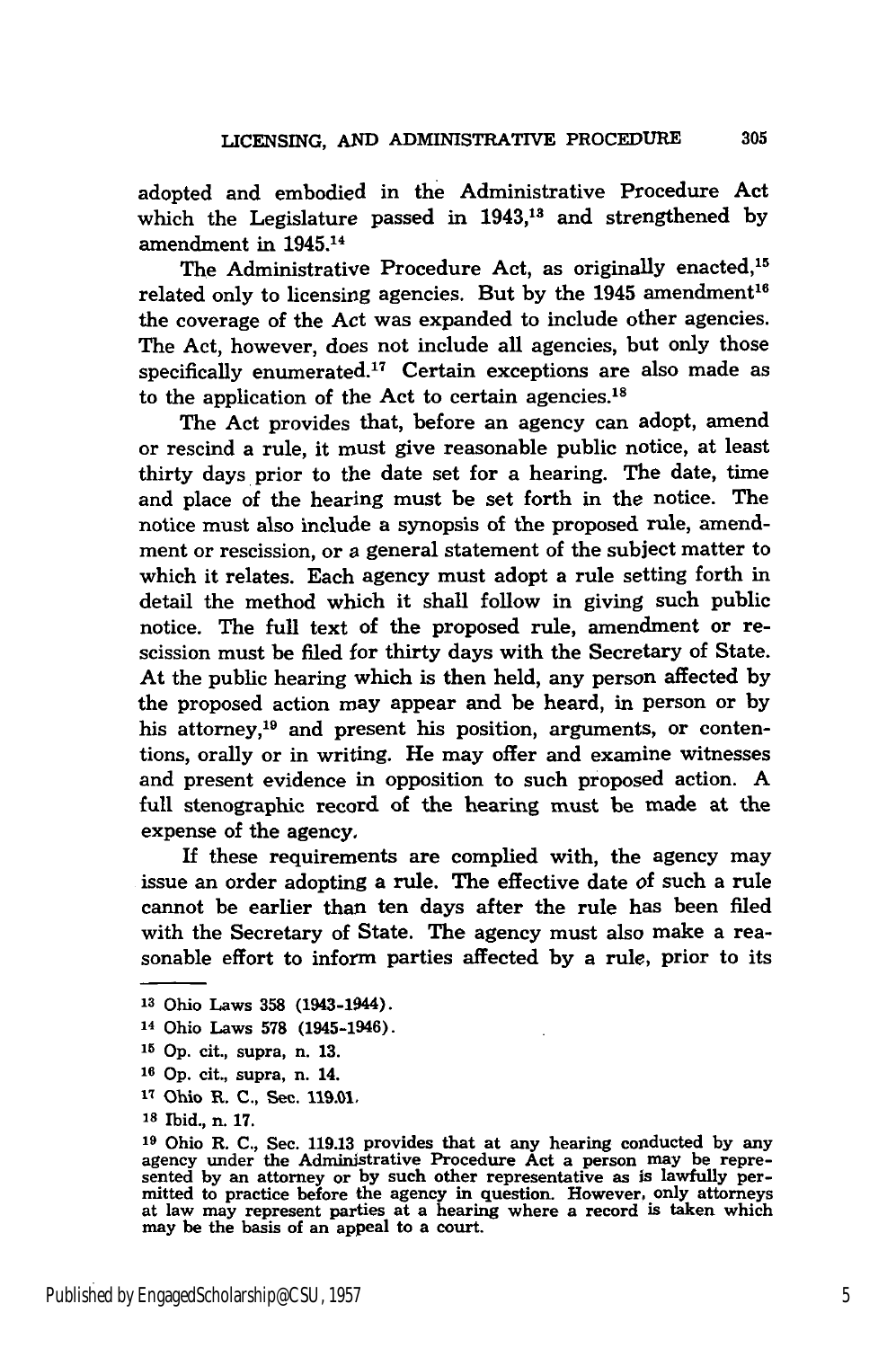effective date. The agency should also have available for distribution copies of the rule.

This procedure, however, may be circumvented, if the Governor, upon the request of an agency, determines that an emergency exists. The agency may then immediately adopt a rule, amendment, or rescission, and it becomes effective as soon as it is certified and filed with the Secretary of State. Such rule, amendment, or rescission, becomes invalid at the end of sixty days, unless the agency has complied with the procedure prescribed by the Act for the adoption, amendment, or rescission of rules, generally. <sup>20</sup>

The Act makes certain other exceptions to the requirement that a rule, to be valid, must provide an opportunity to be heard for any person affected **by** such rule. These exceptions are: **(1)** where an agency is required **by** statute to revoke a license pursuant to the judgment of a court; (2) where the basic statute authorizes suspension of a license without a hearing, and **(3)** where rules or statutes grant a right of appeal to higher authority within the agency, or to a court with a hearing on such appeal. Where a statute permits the suspension of a license, however, without a prior hearing, the person to whom the order is issued shall be allowed a hearing upon request. $21$ 

The Act provides that a person shall also be allowed a hearing in the following instances: **(1)** Whenever an agency **claims** that a person is required to obtain a license and the person denies it, if requested, the agency shall allow him a hearing. (2) Whenever any person has been refused admission to an examination, where such examination is a prerequisite to the issuance of a license, and a hearing was not held prior to such refusal. (3) Whenever any licensee is required to renew his license periodically, and such renewal is denied and a hearing was not held prior to such denial. And (4) whenever any person's application for a license or a renewal of a license has been rejected, and a hearing was not held prior to such refusal.<sup>22</sup>

The action of any agency in rejecting an application for renewal of a license is not effective until fifteen days after notice of the rejection is mailed to the applicant. Also, a licensee who has filed his application for renewal within the time and in the manner provided for by statute or rule of the agency, does not

**<sup>20</sup>**This discussion of the procedure for adoption, amendment or rescission of rules has been culled from Ohio R. **C.** Sec. 119.03.

**<sup>21</sup>** Ohio R. **C.,** Sec. **119.06.**

**<sup>22</sup>**Tbid., n. 21.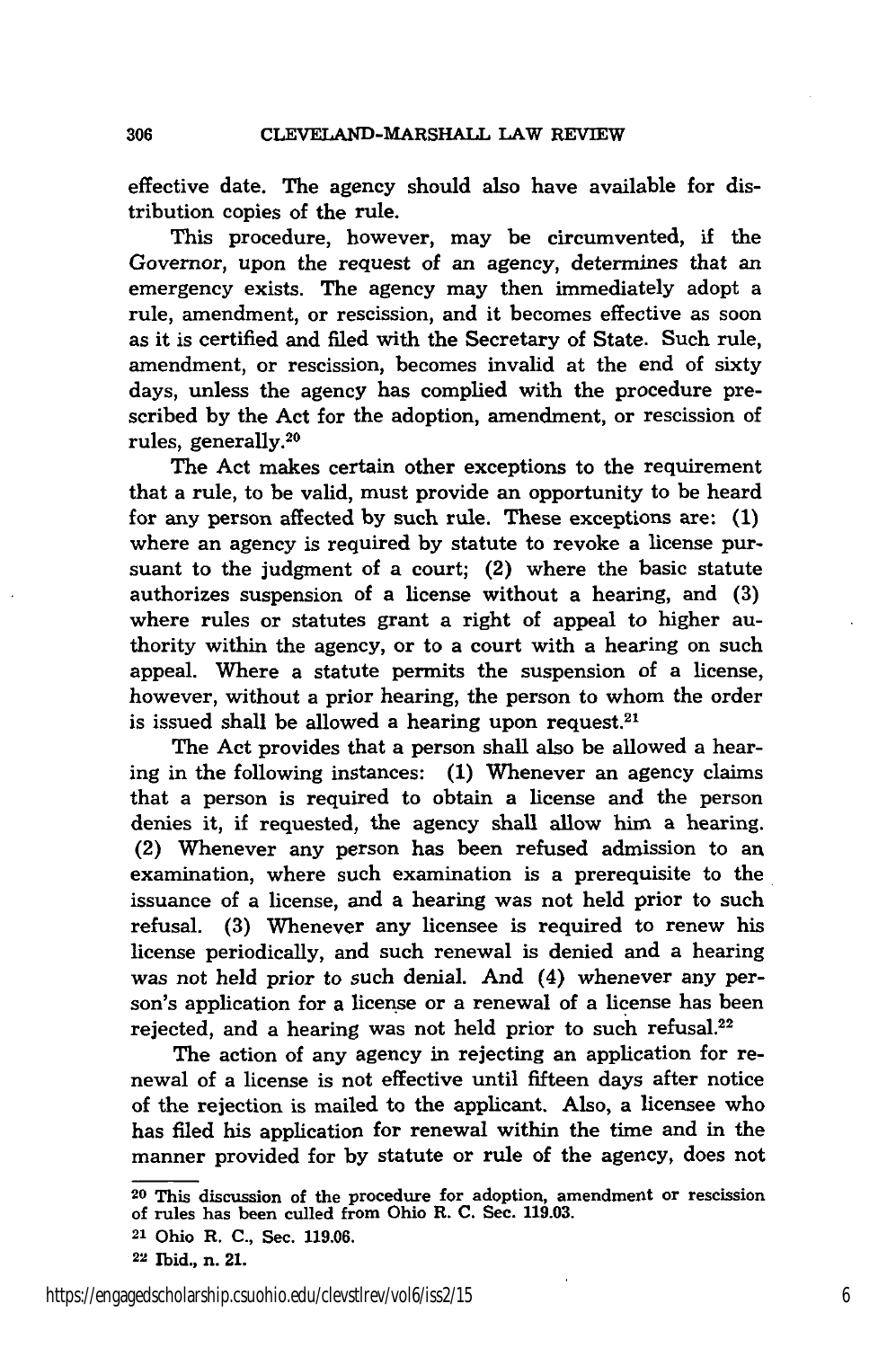have to discontinue his business or occupation, if the agency fails to act on his application.<sup>23</sup>

Unless a particular statute prescribes how notice shall be given prior to the issuance of an order by an agency, the agency is required to give notice by registered mail, return receipt requested. The notice must inform the person to whom it is sent that he is entitled to a hearing within thirty days of the time of mailing the notice. The notice must include the charges or reasons for the proposed action, and the law or rule involved. Notice by publication is provided for, if the registered notice is returned undelivered. Failure to give notice, as required by the Act, invalidates the order.<sup>24</sup>

The agency is authorized to determine the time and to designate the place of the hearing.<sup>25</sup> It can compel the attendance of witnesses and the production of books and papers. It can pass on the admissibility of evidence, and appoint referees or examiners to hold hearings.<sup>26</sup>

The Act provides that any person adversely affected by an order of an agency, in adopting, amending or rescinding a rule, may appeal to the Court of Common Pleas of Franklin County, on the ground that: **(1)** the agency failed to comply with the law in adopting, amending, rescinding, publishing or distributing said rule; or (2) that the rule as adopted or amended by the agency was unreasonable, or **(3)** that it was unlawful. Any person who desires to appeal from an order of an agency must file his notice of appeal with the agency, within fifteen days of the order, and prior to the effective date of the rule, amendment or rescission. The notice of appeal must set forth the order appealed from and the grounds of the appeal. A copy of the notice of appeal must also be filed with the court. Within ten days after the filing of the notice of appeal, the agency must send a transcript of its record to the clerk of the court. Within three days after receiving the transcript of the record, the court must set the date, time and place for a hearing, and notify the appealing party and the agency of its action. The hearing must then be held within twenty days after the filing of the transcript

**<sup>23</sup>**Ibid., n. 21.

**<sup>24</sup>** Ohio R. **C.,** Sec. **119.01.**

<sup>25</sup> Ohio R. C., Sec. 119.05.

**<sup>26</sup>**Ohio R. **C.,** Sec. 119.09. It is gratifying to note that the referees or examiners must be lawyers qualified to practice in the State. The fact that they must submit written reports to the agencies, setting forth their findings of fact and conclusions of law, as well as make a recommendation of the action to be taken, is also heartening. It should also be mentioned that an agency may require additional qualifications for referees or ex-<br>
Published by EngagedScholarship@CSU, 1957<br>
Published by EngagedScholarship@CSU, 1957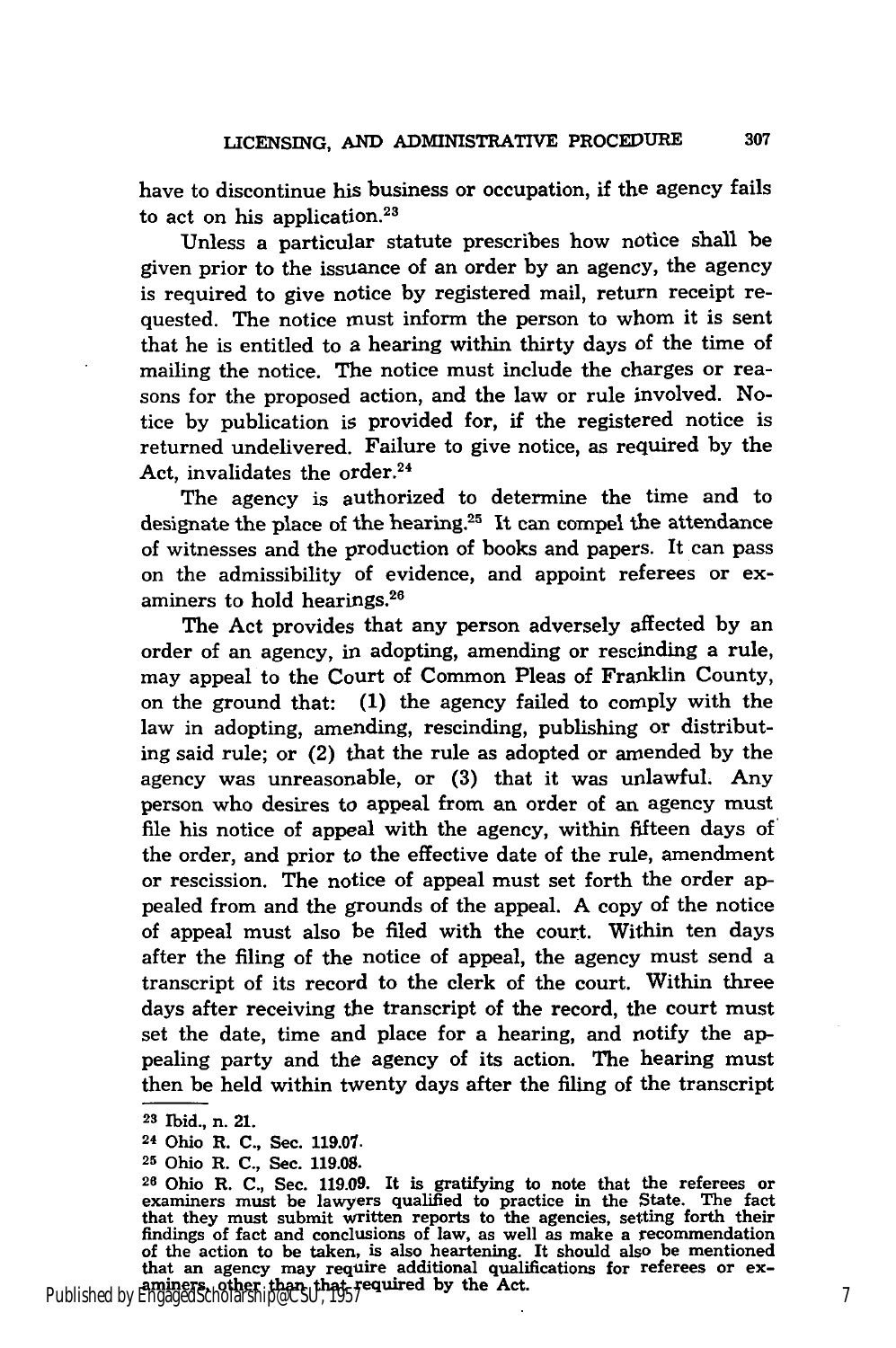308

of the record, and the court must render its decision within thirty days after the hearing. Unless appealed from, the order of the court is final. However, a person affected by such order is not precluded from attacking it at a later date, if its application to a particular set of facts or circumstances is unreasonable or unlawful. $27$ 

Any person adversely affected by any order of an agency, in an adjudication proceeding, whereby an applicant has been denied admission to an examination, or denied the issuance or renewal or registration of a license, or has had his license revoked or suspended, may appeal from such order, to the Court of Common Pleas of the County in which his place of business is located or of the county where he resides. However, appeals from the decisions of the Board of Liquor Control may only be made to the Court of Common Pleas of Franklin County. Also, if a party does not have a place of business in Ohio, and is not a resident, his appeal must be made to the Court of Common Pleas of Franklin County. Likewise, any person adversely affected by any order of an agency, issued pursuant to any other adjudication, may only appeal to the Court of Common Pleas of Franklin County.

The person appealing must file a notice of appeal, with the agency, setting forth the order appealed from and the grounds of appeal. He must also file a copy of the notice of appeal with the court, within fifteen days after the mailing of the notice of the agency's order. The court may grant a suspension of the agency's order, and fix its terms, if it appears that the execution of the agency's order would work "an unusual hardship" upon the appealing party. Then, if a further appeal is taken from the order of the court which had previously granted a suspension of the agency's order, such order is not vacated, but is given full force and effect until the matter is finally adjudicated. During the appeal, the agency cannot deny the renewal of a license or permit by reason of the order of suspension. However, the final order of adjudication may apply to any renewal which has been granted during the appeal.

Whenever a hearing is required, the agency must, within ten days, prepare and certify to the court a complete record of the adjudication proceedings. The cost of the record is then taxed as part of the costs of the appeal, and the appealing party

**<sup>27</sup>** Ohio R. **C.,** Sec. **119.11.**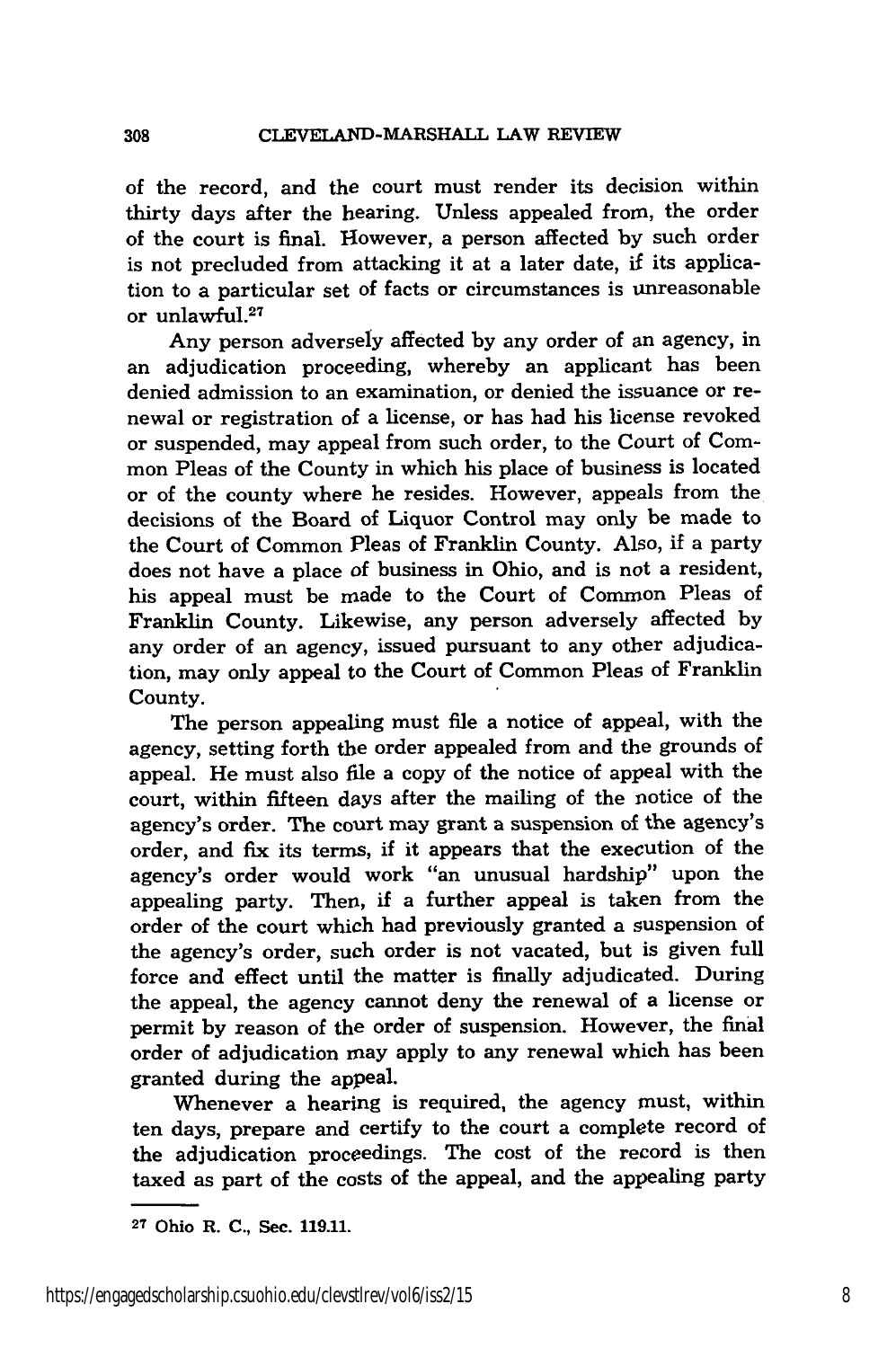must provide security for such costs. If a request is made, the agency must also furnish any interested party with a copy of the testimony and evidence, and a copy of the complete record, at cost.

While ordinarily the court only considers the record certified to it by the agency, it may grant a request for the admission of additional evidence, if it is satisfied that the additional evidence is newly discovered, and could not have been produced at the hearing before the agency.

The court must give a preference to all proceedings brought by virtue of the Act, over all other civil cases.

On appeal, the court must consider the entire record and such additional evidence as it has admitted. If it then finds that the order of the agency is supported by reliable, probative, and substantial evidence, and is in accordance with law, it may affirm the order.<sup>28</sup> Otherwise it may reverse, vacate, or modify the order, or make such other ruling as is supported by reliable, probative, and substantial evidence and is in accordance with law.

Prior to October 21, 1953, an agency could not appeal from a judgment of a court which vacated its decision.<sup>29</sup> However, the Act now provides for appeal by an agency.<sup>30</sup>

From all this it can be seen that most of the old abuses have been dealt with. $31$ 

During the last twenty-five years much attention has been given to ways to improve the licensing administrative process.

**<sup>28</sup>** For a discussion of this particular wording in the Act see Andrews v. Board of Liquor Control, 164 Ohio St. **275 (1955).**

**<sup>29</sup>** Miller v. Bureau of Unemployment Compensation, **160** Ohio St. **561, 52 0. 0.** 451, **117 N. E. 2d** 427 (1954). See also Corn v. Board of Liquor Control, **160** Ohio St. **9, 50 0. 0.** 479, **113 N. E. 2d 360 (1953);** Re Milicreek Local Dist. High School, **160** Ohio St. 234, **52 0. 0. 91, 115 N. E. 2d** 840 **(1953);** Re Roundhead Local Dist. High School, **160** Ohio St. 240, **52 0. 0.** 94, **115 N. E. 2d** 841 (1952). These cases overruled a previous Court of Appeals decision which had permitted appeal **by** an agency. Board of Liquor Control v. Tancer, 62 O. L. Abs. 360, 367, 107 N. E. 2d 532, dismissed for want of debatable question 158 Ohio St. 128, 48 O. O. 63, 107 N. E. 2d 127 (1952), and Barn Cafe & Restaurant v. Board of Liquor Control. **63 0.** L. Abs. 348, **107 N. E. 2d 631 (1952).** However, the Supreme Court did modify its decision, to the extent that if no objection was raised to the prosecution of an appeal **by** an agency, and the court heard the matter and rendered judgment, such judgment could not thereafter be set aside or vacated on the ground of lack of jurisdiction of the court. Mantho v. Board of Liquor Control, **162** Ohio St. **37,** 54 **0. 0. 1,** 120 **N. E. 2d 730** (1954). **<sup>30</sup>**This discussion of appeal from an order of an agency in an adjudication proceeding has been distilled from Ohio R. **C.,** Sec. **119.12.** It should be noted that this section does not apply to appeals from the Department of Taxation.

**<sup>31</sup>**See, supra, at n. **3-6.**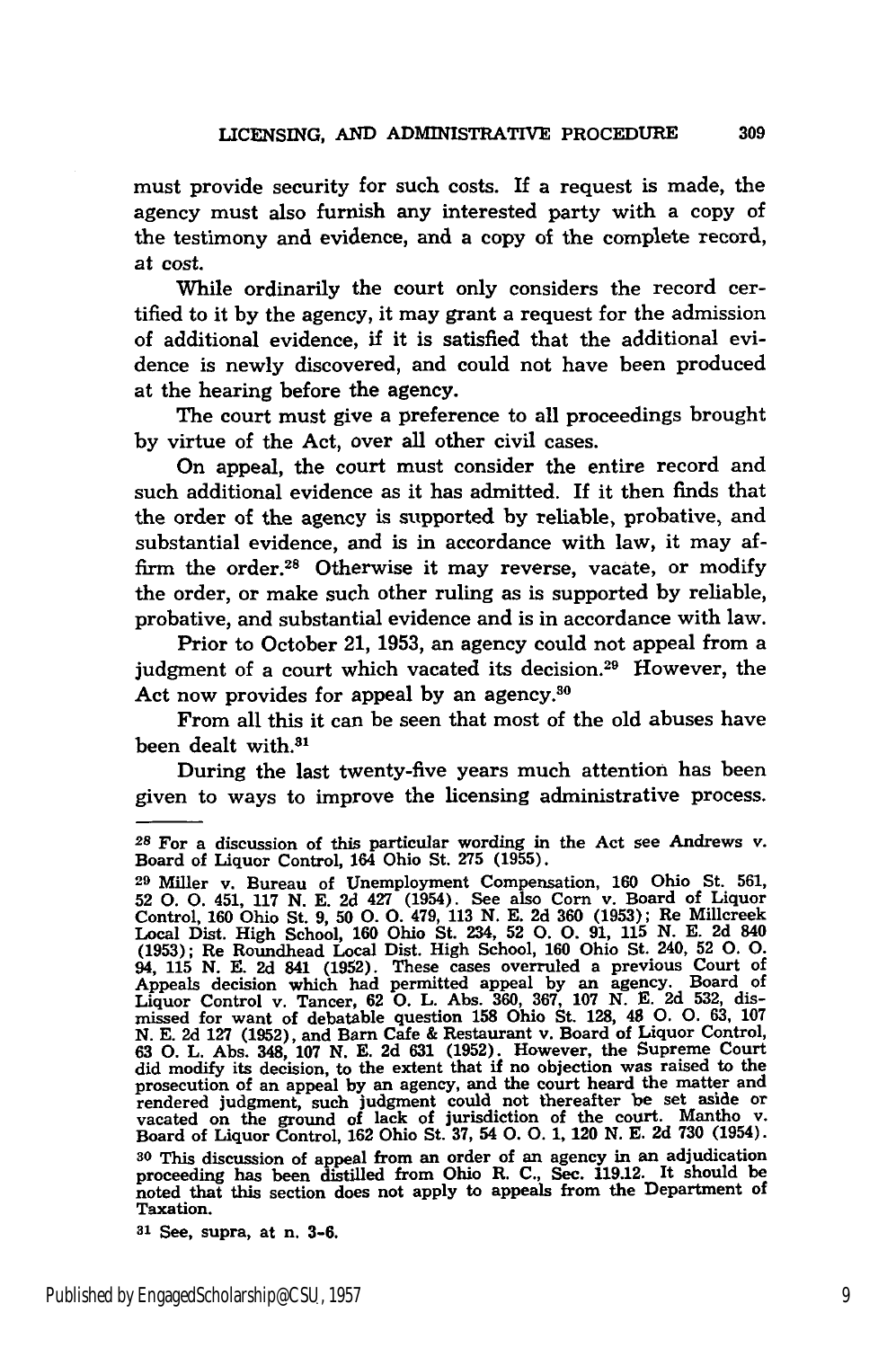Commencing in the early thirties, such prominent groups as the American Bar Association, 32 the President's Committee on **Ad**ministrative Management,<sup>33</sup> the Attorney General's Committee on Administrative Management $34$  and the Judiciary committees of both houses of Congress<sup>35</sup> made studies of the problems created **by** the growth and number of federal administrative agencies.

After many abortive efforts, a bill was finally adopted **by** the Congress, only to be vetoed **by** President Roosevelt."6 However, in 1946 the Congress was successful and the Federal **Ad**ministrative Procedure Act was enacted.<sup>37</sup>

Meanwhile, state administrative practices were also being scrutinized. The State of New York, in 1930, appointed Robert M. Benjamin to study the functions of its administrative agencies. The report of the Benjamin committee<sup>38</sup> pointed up the need for procedural reform. However, the report did not recommend a uniform procedural code.<sup>39</sup>

**<sup>34</sup>**Report of Attorney General's Committee on Administrative Procedure (1941). Both the majority and minority members of the Committee issued a report and drafts of suggested bills.

**35** The Judiciary Committees of both houses of Congress had made an al-most continuous study of the practices and procedures of the federal administrative agencies, and had introduced a number of bills for the Congress' consideration. **All** to no avail, however.

**<sup>36</sup>**Walter Logan Bill, **S. 915** and **H.** R. 624.

**<sup>37</sup>**Public Law 404, 79th Cong. 2nd Sess., **60** Stat. 237, **8** U. S. **C.** Sections 1001-11 (Supp. 1946), Approved June 11, 1946.

**38.** Report on Administrative Adjudication in the State of New York, 1942. **<sup>39</sup>**The Benjamin report, as had the majority report of the U. S. Attorney General, thought that the problems confronting administrative agencies were too varied to be dealt with in a single procedural administrative

**<sup>32</sup> A** Special Committee on Administrative Law was appointed by the American Bar Association in 1932. This committee made a study of federal administrative procedure and its report was embodied in a series of articles published in its journal. 58 A. B. A. Rep. 407-427 (1933); 59 A. B. A. Rep. 539-564 (1934); 60 A. B. A. Rep. 136-143 (1935) and 61 A. B. A. Rep. 720-794 (1936). Also, in 1938 the Section on Judicial Administration of the Committee on Administrative Agencies of the American Bar Association<br>under the leadership of Arthur T. Vanderbilt, issued an excellent report on<br>judicial review in state administrative agencies. 63 A. B. A. Rep. 623. A second article was published in 1939. 64 **A.** B. A. Rep. 407. These articles were the footings upon which the Model State Administrative Procedure *Act* was built.

**<sup>33</sup>**Report of President's Committee on Administrative Management **(1937).** This committee was appointed **by** President Roosevelt in **1936,** to study federal administrative procedure. Its report was a condemnation of the federal agencies' haphazard growth, overlapping functions and general irresponsibility. The federal agencies, in its words, constituted, "a fourth branch of the government for which there was no sanction in the Constitution." Remedial legislation was strongly urged.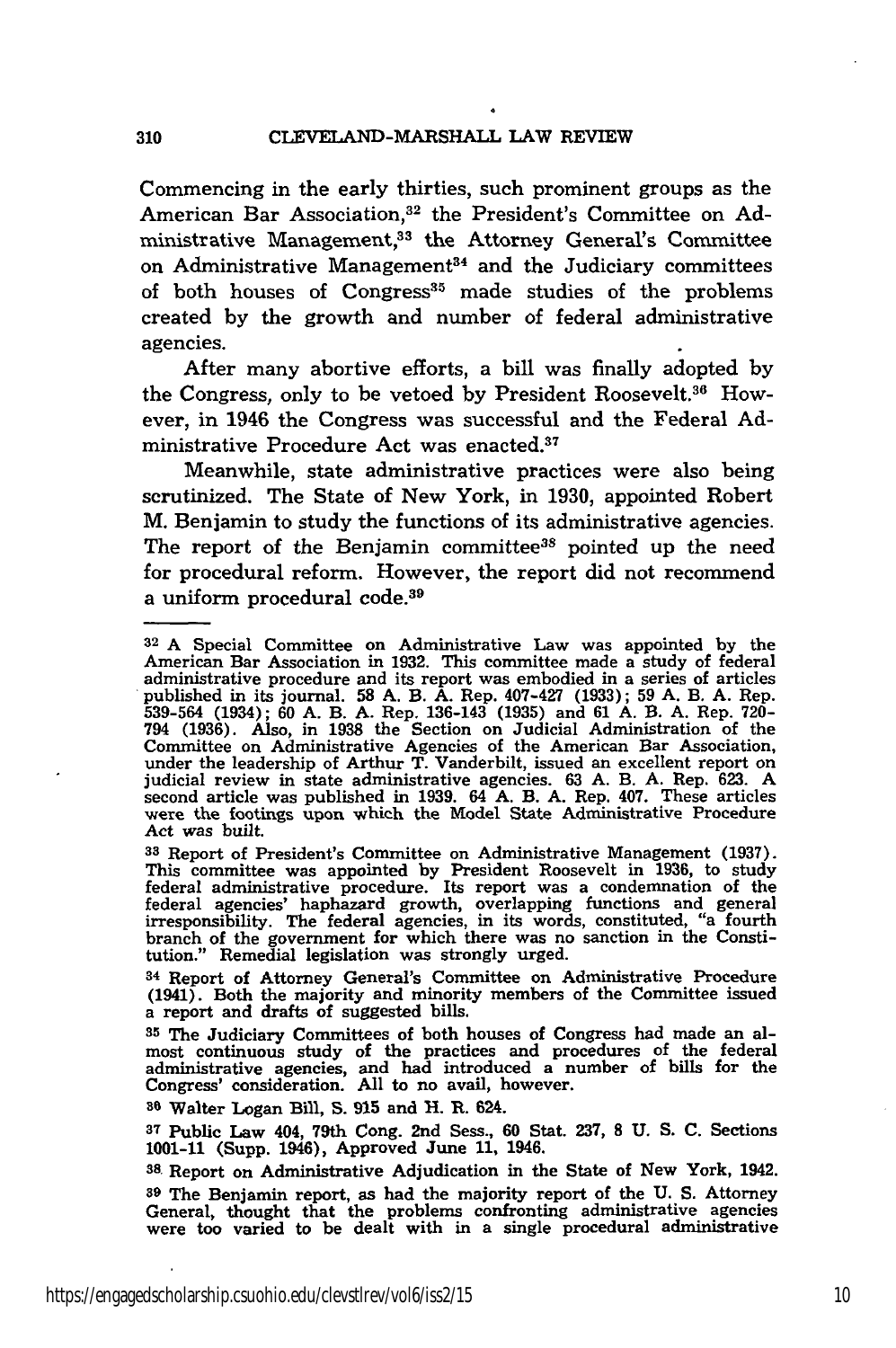From these efforts the Model State Administrative Procedure Act was evolved. 40 This model act was adopted **by** the National Conference of Commissioners on Uniform State Laws in 1946. The model code represents the best present thinking of many able and learned persons. It is not a "uniform act," but instead embodies what it considers to be basic principles of justice and procedural fair play. These basic principles have been summarized thus: **(1)** Requirement that each agency shall adopt essential procedural rules and that, so far as practicable, all rulemaking, both procedural and substantive, shall be accompanied by notice of hearing to interested persons.<sup>41</sup> (2) Assurance of proper publicity for administrative rules that affect the public.<sup>42</sup> **(3)** Provision for advance determination or "declaratory **judg**ments" on the validity of administrative rules, and for "declaratory rulings" affording advance determination of the application of administrative rules to particular cases.<sup>43</sup> (4) Assurance of fundamental fairness in administrative hearings, particularly in regard to rules of evidence and the taking of official notice in quasi-judicial proceedings. <sup>44</sup>**(5)** Provisions assuring personal familiarity, on the part of the responsible deciding officers and agency heads, with the evidence, in quasi-judicial cases decided **by** them.45 **(6)** Assurance of proper scope of judicial review of administrative orders, to guarantee correction of administrative orders.46

The Ohio Administrative Procedure Act provides **all** of the basic principles **of** justice and fair play set forth in the

#### *(Continued* from *preceding page)*

**46** Ibid., Secs. **11,** 12.

code. The report said: "My description of diversity of existing procedure<br>has, I believe, shown more than the extent of change that a general pro-<br>cedural code would bring about. It has shown that much of the existing diversity exists for reasons that are not merely valid, but inescapable. Thus a uniform procedure would be impossible, if it were thought desirable."

**<sup>40</sup>**The Model Act is reprinted in its present form in the Handbook of the National Conference of Commissioners on Uniform State Laws, 329-336<br>(1944). See Stason, The Model State Administrative Procedure Act, 33<br>Iowa L. R. 196 (1948). This article is the first of ten articles of a symposium on state administrative law, **in** the January 1948 issue of the Iowa Law Review.

**<sup>41</sup>**Model State Administrative Procedure Act, Sec. 2.

**<sup>42</sup>** Ibid., Secs. 3-4.

**<sup>43</sup>**Ibid., Secs. **6, 7.**

**<sup>44</sup>**Ibid., Secs. **8, 9.**

**<sup>45</sup>**Ibid., Sec. **10.**